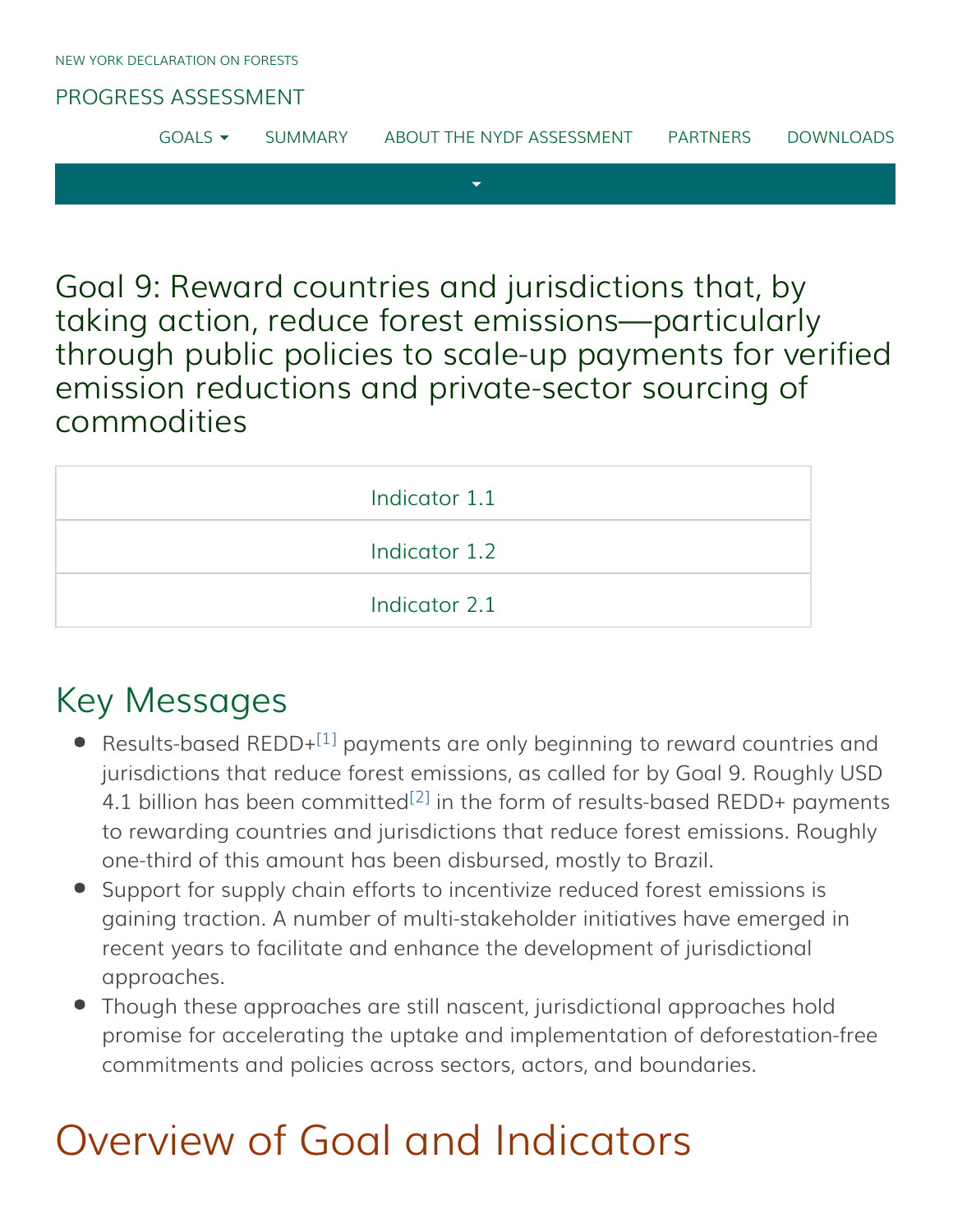Goal 9 considers rewards for countries and jurisdictions that are reducing forest emissions. In 2017 the New York Declaration on Forests (NYDF) Assessment Partners published an in-depth review of progress towards [Goal 8](http://forestdeclaration.org/goal/goal-8/) and [9 NYDF](http://forestdeclaration.org/goal/goal-9/).

We use two criteria to assess progress on achieving Goal 9 (Table 1).

### Table 1: Indicators to track Goal 9

| <b>CRITERIA</b>                                                                | <b>INDICATOR</b>                                                                                                                      |
|--------------------------------------------------------------------------------|---------------------------------------------------------------------------------------------------------------------------------------|
| 1. Public payments for verified<br>emission reductions                         | 1.1 International payments<br>1.2 Domestic payments                                                                                   |
| 2. Support for supply chain efforts to<br>incentivize reduced forest emissions | 2.1 Public and private sector support for jurisdictional-<br>sourcing initiatives in the context of zero-deforestation<br>commitments |

# Findings

# Criterion 1: Public payments for verified emission reductions

## <span id="page-1-0"></span>*Indicator 1.1: International payments*

To date, many forest countries are still in the process of setting up the relevant systems and policies to access results-based finance and only a few – mainly Brazil – have received payments. Results-based payments were made in the context of bilateral agreements with the Norwegian International Climate and Forest Initiative and the German REDD Early Movers (REM) program. In the Forest Carbon Partnership Facility (FCPF) pipeline, six REDD+ programs have reached the final stages for approval and are currently preparing to negotiate agreements for results-based finance with the participants of the Carbon Fund.<sup>[\[3\]](#page-5-2)</sup>

<span id="page-1-1"></span>Commitments by multilateral and bilateral institutions for results-based REDD+ finance amount to more than USD 4.1 billion and almost one third of this has been disbursed (Figure 2). Norway committed more than half of this amount, while most of the remainder was committed by more than a dozen different donors through the FCPF's Carbon Fund, a recent commitment by the Green Climate Fund (GCF), and the BioCarbon Fund's Initiative for Sustainable Forest Landscape (ISFL) . Germany, Norway and the UK also committed REDD+ finance through the REM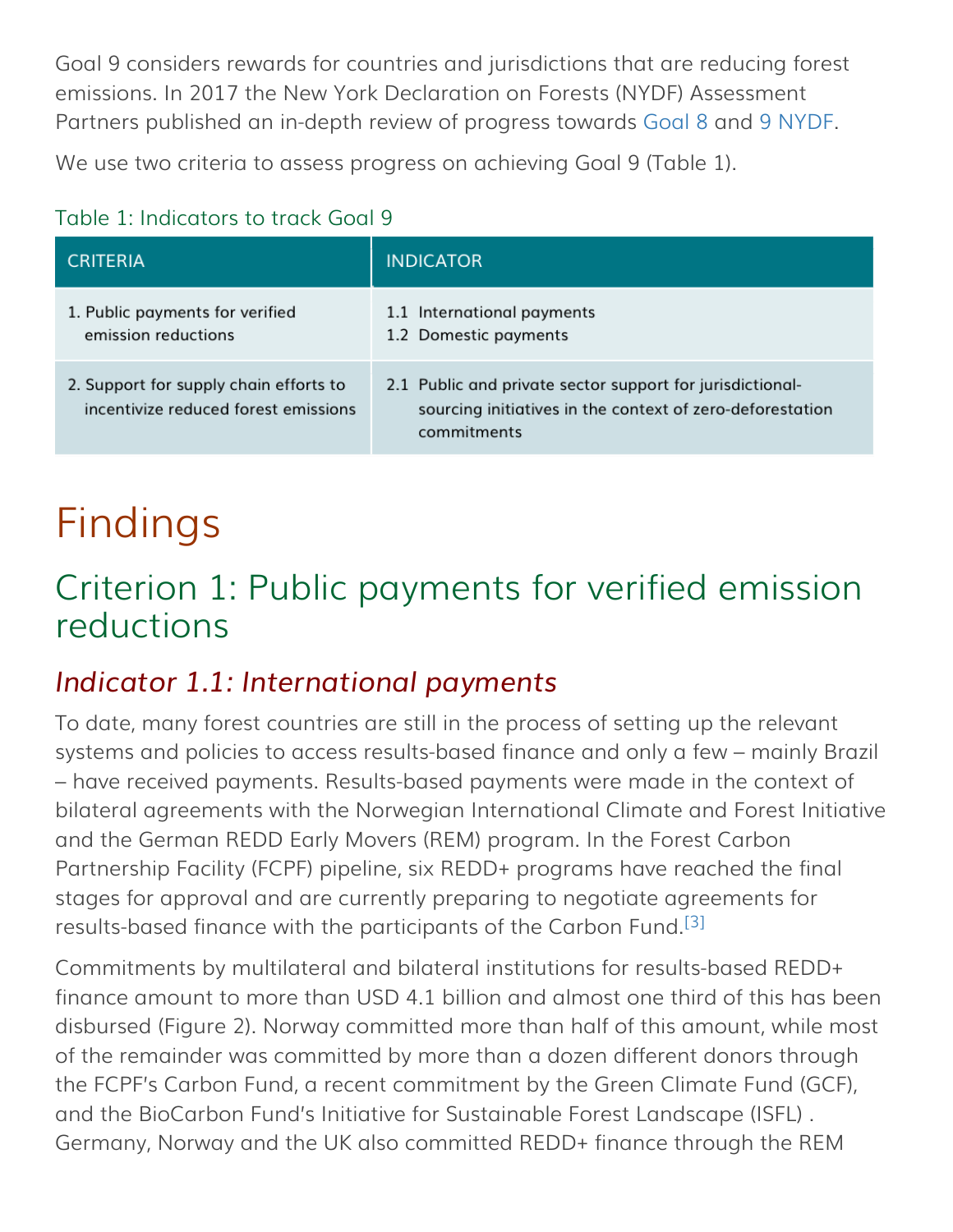#### program.

Norway committed and dibursed the largest amount of results-based REDD+ finance – more than USD 1.1 billion – in a bilateral agreement with Brazil (paid between 2008 and 2016), and made additional commitments of more than USD 1.4 billion to Indonesia, Liberia, Colombia and Peru. So far only a small share of its commitments were disbursed to Guyana. Another bilateral initiative, the German REM program, funded by Germany, Norway, and the UK, has mobilized resultsbased commitments of USD 306 million, and made payments to the Brazilian state of Acre and to Colombia. Further agreements exist with Ecuador, the Brazilian state of Mato Grosso, and Mexico.

<span id="page-2-0"></span>The FCPF Carbon Fund has mobilized close to USD 686<sup>[\[4\]](#page-5-3)</sup> million in results-based finance from eleven donors, with the largest amounts allocated by Norway, the UK, Germany. No finance has been disbursed, but the first countries are negotiating agreements with the FCPF Carbon Fund. The BioCarbon Fund's ISFL has a capitalization of USD 340 million and its donors earmarked USD 130 million for results-based REDD finance for three countries: Colombia, Ethiopia, and Zambia.

#### Figure 1: Commitments and disbursements of results-based REDD+ finance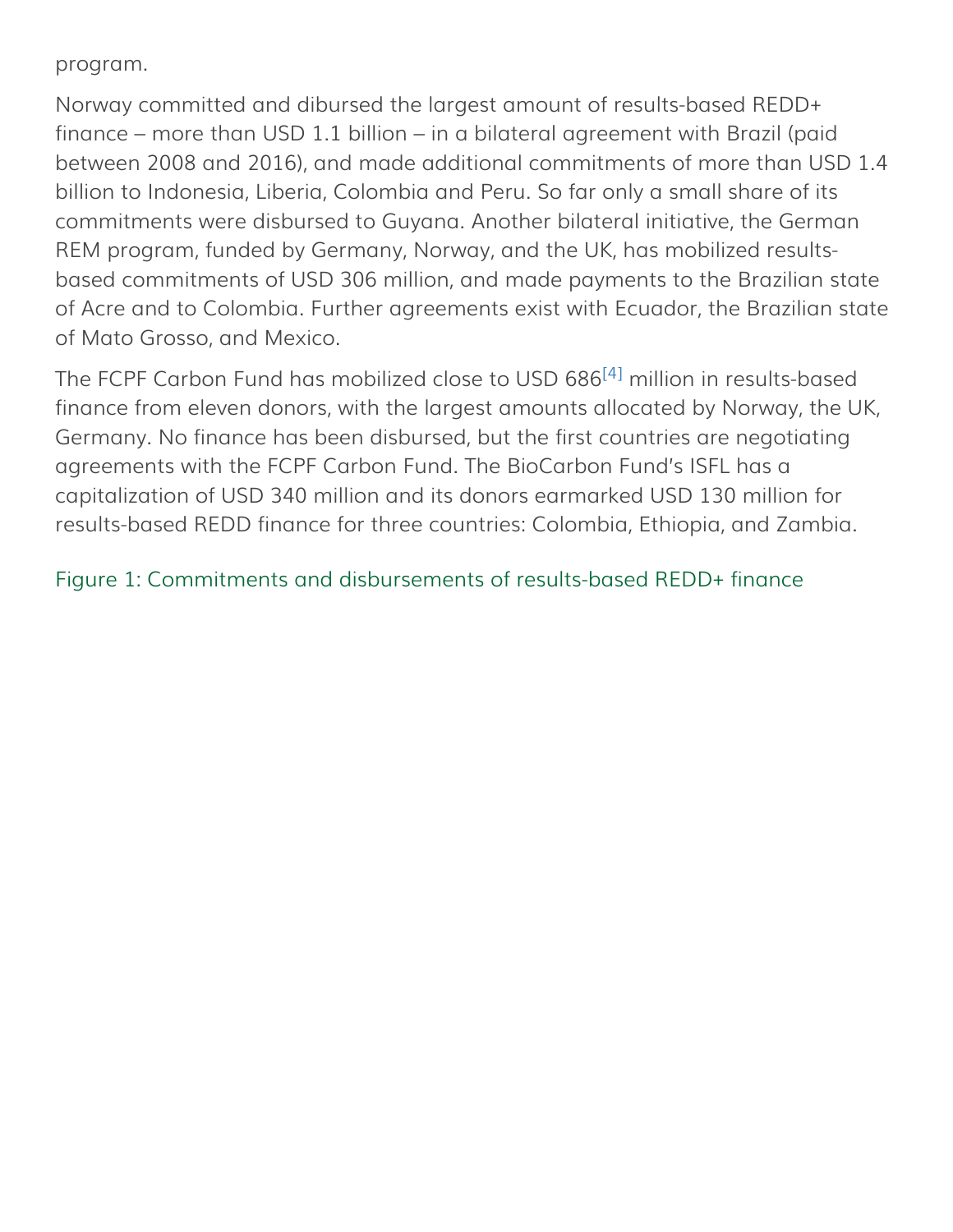

Sources: Climate Focus analysis based on data shared by NICFI and REM (since 2010), and BioCarbon Fund ISFL and FCPF Carbon Fund commitments retrieved from funds' official websites.

Notes: FCPF Carbon Fund commitments are based on Letters of Intent signed with governments. At this stage commitments area still allocated in a competitive process, so the amount of disbursements will likely not exceed USD 868 billion.

## <span id="page-3-0"></span>*Indicator 1.2: Domestic payments*

In addition to international rewards for emission reductions, we also look at domestic mechanisms that distribute payments to states or regions for emission reduction results.

<span id="page-3-1"></span>Considered an unprecedented domestic effort in result-based finance for forest conservation,<sup>[\[5\]](#page-5-4)</sup> India has reformed its tax proceed devolution systems to incentivize coordinated efforts in forest cover protection and restoration.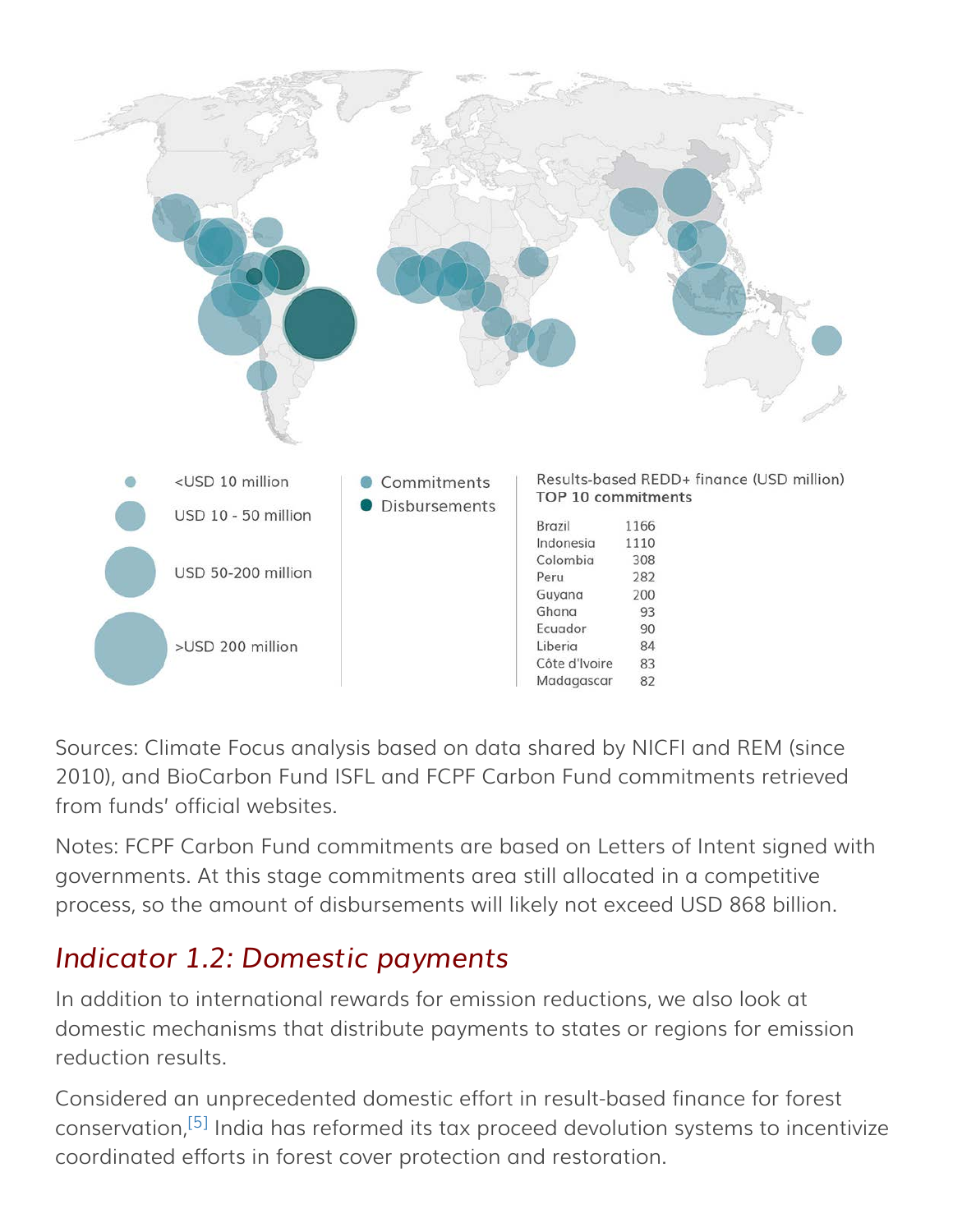Brazil distributes international REDD+ finance based on a mix of results and existing forest stocks to states in the Amazon biome. Led by the National REDD+ Commission, the federal government has taken significant steps to forge a consensus-based, decentralized arrangement for accessing and allocating resultsbased finance, while the national and subnational governments have reached consensus on the eligibility criteria for entities wishing to access such funds.<sup>[\[6\]](#page-5-5)</sup>

## <span id="page-4-1"></span>Criterion 2: Support for supply chain efforts to incentivize reduced forest emissions

### <span id="page-4-0"></span>*Indicator 2.1: Public and private sector support for jurisdictional-sourcing initiatives in the context of zerodeforestation commitments*

<span id="page-4-2"></span>Jurisdictional-sourcing initiatives, in combination with preferential-sourcing initiatives, provide an opportunity to bring actors from different sectors together to realize zero-deforestation commitments, avoid potential leakage, and efficiently scale implementation.<sup>[\[7\]](#page-5-6)</sup> Of the 34 jurisdictions with active jurisdictional programs, the geographical locations are spread quite evenly between Asia, Latin America, and Africa. Regions with relevant jurisdictional programs are responsible for 41 percent and 34 percent of global soy and palm oil production, respectively.<sup>[\[8\]](#page-5-7)</sup> Production shares of other commodities are lower, but still substantial. Nearly half of the jurisdictional programs have begun implementation.

<span id="page-4-3"></span>Jurisdictional approaches promote action on a greater scale and allow for buy-in from a diverse set of actors. Although the actual flow of private resources remains small, platforms to support on-the-ground sustainable supply chain efforts are gaining traction. A growing number of multi-stakeholder initiatives are being designed to enable greater participation of businesses to support production-side measures and ensure zero-deforestation supply chains. Similarly, there is an increasing number of specific partnerships and financing vehicles dedicated to leveraging private finance for sustainable land-use practices at jurisdictional and landscape levels. A scoping study carried out by EcoAgriculture Partners in 2014 identified 235 initiatives and mechanisms devoted to enabling finance or undertaking investments associated with landscape-management approaches.<sup>[\[9\]](#page-5-8)</sup>

<span id="page-4-4"></span>Authors: Franziska Haupt and Charlotte Streck (Climate Focus), Charlene Watson (ODI), Ingrid Schulte and Katharina Behm (Climate Focus) with contributions from Ana Bengoechea (EDF), Gustavo Silva-Chávez and Kelley Hamrick (Forest Trends), and Thiago Chagas (Climate Focus)